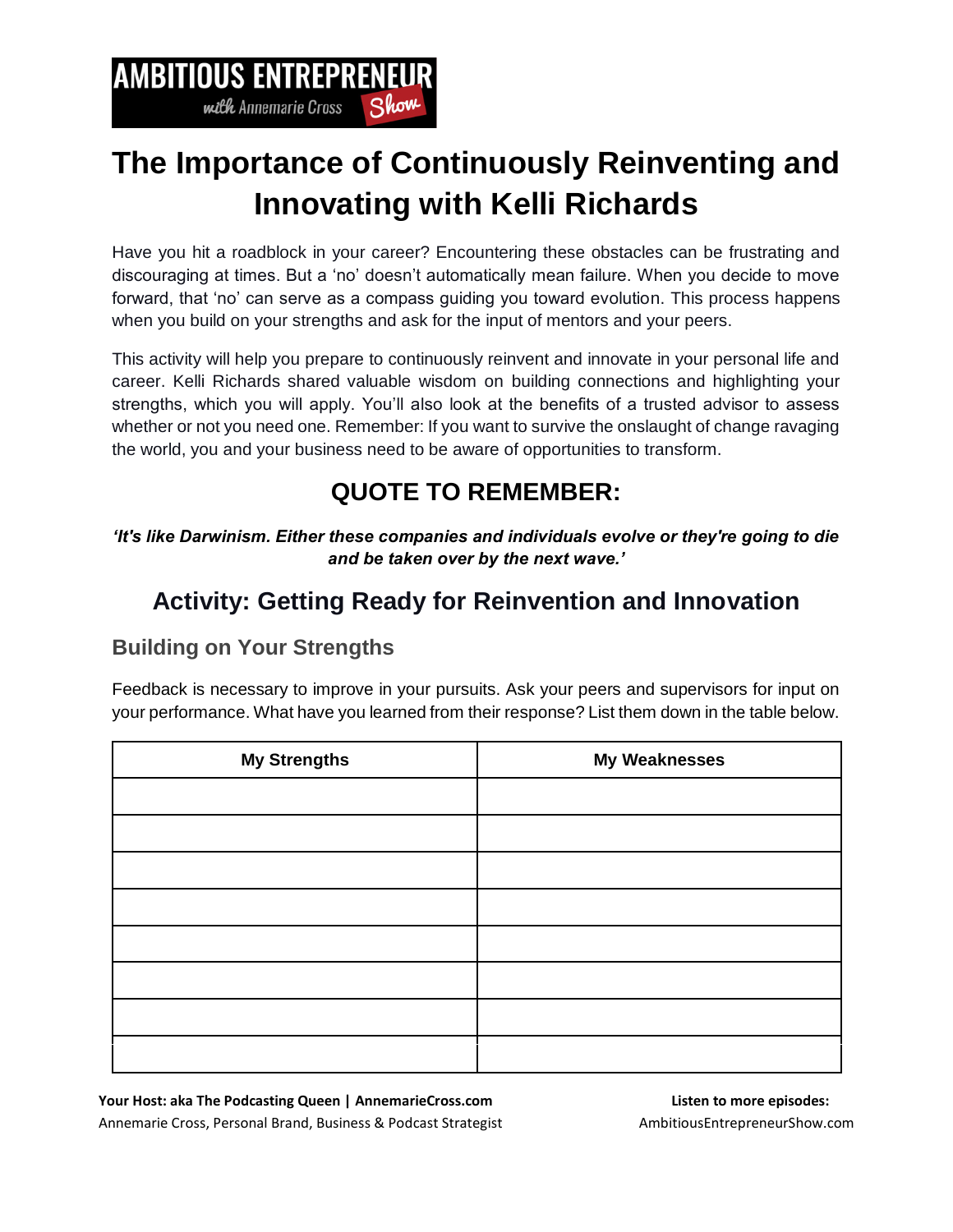### **AMBITIOUS ENTREPRENEL** with Annemarie Cross Show

Kelli recommends taking diagnostic evaluations and assessments to know more about yourself. Take two diagnostics tests relevant to your fields of interest and share your results below:

According to the \_\_\_\_\_\_\_\_\_\_\_\_\_\_\_\_\_\_\_\_, I am \_\_\_\_\_\_\_\_\_\_\_\_\_\_\_\_\_\_\_\_\_\_\_.

\_\_\_\_\_\_\_\_\_\_\_\_\_\_\_\_\_\_\_\_\_\_\_\_\_\_\_\_\_\_\_\_\_\_\_\_\_\_\_\_\_\_\_\_\_\_\_\_\_\_\_\_\_\_\_\_\_\_\_\_\_\_\_\_\_\_\_\_\_\_\_\_\_\_\_\_ \_\_\_\_\_\_\_\_\_\_\_\_\_\_\_\_\_\_\_\_\_\_\_\_\_\_\_\_\_\_\_\_\_\_\_\_\_\_\_\_\_\_\_\_\_\_\_\_\_\_\_\_\_\_\_\_\_\_\_\_\_\_\_\_\_\_\_\_\_\_\_\_\_\_\_\_ \_\_\_\_\_\_\_\_\_\_\_\_\_\_\_\_\_\_\_\_\_\_\_\_\_\_\_\_\_\_\_\_\_\_\_\_\_\_\_\_\_\_\_\_\_\_\_\_\_\_\_\_\_\_\_\_\_\_\_\_\_\_\_\_\_\_\_\_\_\_\_\_\_\_\_\_ \_\_\_\_\_\_\_\_\_\_\_\_\_\_\_\_\_\_\_\_\_\_\_\_\_\_\_\_\_\_\_\_\_\_\_\_\_\_\_\_\_\_\_\_\_\_\_\_\_\_\_\_\_\_\_\_\_\_\_\_\_\_\_\_\_\_\_\_\_\_\_\_\_\_\_\_ \_\_\_\_\_\_\_\_\_\_\_\_\_\_\_\_\_\_\_\_\_\_\_\_\_\_\_\_\_\_\_\_\_\_\_\_\_\_\_\_\_\_\_\_\_\_\_\_\_\_\_\_\_\_\_\_\_\_\_\_\_\_\_\_\_\_\_\_\_\_\_\_\_\_\_\_

\_\_\_\_\_\_\_\_\_\_\_\_\_\_\_\_\_\_\_\_\_\_\_\_\_\_\_\_\_\_\_\_\_\_\_\_\_\_\_\_\_\_\_\_\_\_\_\_\_\_\_\_\_\_\_\_\_\_\_\_\_\_\_\_\_\_\_\_\_\_\_\_\_\_\_\_ \_\_\_\_\_\_\_\_\_\_\_\_\_\_\_\_\_\_\_\_\_\_\_\_\_\_\_\_\_\_\_\_\_\_\_\_\_\_\_\_\_\_\_\_\_\_\_\_\_\_\_\_\_\_\_\_\_\_\_\_\_\_\_\_\_\_\_\_\_\_\_\_\_\_\_\_ \_\_\_\_\_\_\_\_\_\_\_\_\_\_\_\_\_\_\_\_\_\_\_\_\_\_\_\_\_\_\_\_\_\_\_\_\_\_\_\_\_\_\_\_\_\_\_\_\_\_\_\_\_\_\_\_\_\_\_\_\_\_\_\_\_\_\_\_\_\_\_\_\_\_\_\_ \_\_\_\_\_\_\_\_\_\_\_\_\_\_\_\_\_\_\_\_\_\_\_\_\_\_\_\_\_\_\_\_\_\_\_\_\_\_\_\_\_\_\_\_\_\_\_\_\_\_\_\_\_\_\_\_\_\_\_\_\_\_\_\_\_\_\_\_\_\_\_\_\_\_\_\_ \_\_\_\_\_\_\_\_\_\_\_\_\_\_\_\_\_\_\_\_\_\_\_\_\_\_\_\_\_\_\_\_\_\_\_\_\_\_\_\_\_\_\_\_\_\_\_\_\_\_\_\_\_\_\_\_\_\_\_\_\_\_\_\_\_\_\_\_\_\_\_\_\_\_\_\_

Meanwhile, according to the \_\_\_\_\_\_\_\_\_\_\_\_\_\_\_\_\_\_\_\_\_\_, I am \_\_\_\_\_\_\_\_\_\_\_\_\_\_\_\_\_\_\_\_\_\_\_

Do you agree with the results of these evaluations? Why or why not?

How does this information help you in outlining your plans for the future?

#### **Finding a Trusted Advisor**

Based on the episode, how do you think an advisor will benefit you at this stage in your life or career?

\_\_\_\_\_\_\_\_\_\_\_\_\_\_\_\_\_\_\_\_\_\_\_\_\_\_\_\_\_\_\_\_\_\_\_\_\_\_\_\_\_\_\_\_\_\_\_\_\_\_\_\_\_\_\_\_\_\_\_\_\_\_\_\_\_\_\_\_\_\_\_\_\_\_\_\_ \_\_\_\_\_\_\_\_\_\_\_\_\_\_\_\_\_\_\_\_\_\_\_\_\_\_\_\_\_\_\_\_\_\_\_\_\_\_\_\_\_\_\_\_\_\_\_\_\_\_\_\_\_\_\_\_\_\_\_\_\_\_\_\_\_\_\_\_\_\_\_\_\_\_\_\_ \_\_\_\_\_\_\_\_\_\_\_\_\_\_\_\_\_\_\_\_\_\_\_\_\_\_\_\_\_\_\_\_\_\_\_\_\_\_\_\_\_\_\_\_\_\_\_\_\_\_\_\_\_\_\_\_\_\_\_\_\_\_\_\_\_\_\_\_\_\_\_\_\_\_\_\_ \_\_\_\_\_\_\_\_\_\_\_\_\_\_\_\_\_\_\_\_\_\_\_\_\_\_\_\_\_\_\_\_\_\_\_\_\_\_\_\_\_\_\_\_\_\_\_\_\_\_\_\_\_\_\_\_\_\_\_\_\_\_\_\_\_\_\_\_\_\_\_\_\_\_\_\_ \_\_\_\_\_\_\_\_\_\_\_\_\_\_\_\_\_\_\_\_\_\_\_\_\_\_\_\_\_\_\_\_\_\_\_\_\_\_\_\_\_\_\_\_\_\_\_\_\_\_\_\_\_\_\_\_\_\_\_\_\_\_\_\_\_\_\_\_\_\_\_\_\_\_\_\_

Which facets of your career do you think need professional insight? Is there anything particular that you need advice on?

\_\_\_\_\_\_\_\_\_\_\_\_\_\_\_\_\_\_\_\_\_\_\_\_\_\_\_\_\_\_\_\_\_\_\_\_\_\_\_\_\_\_\_\_\_\_\_\_\_\_\_\_\_\_\_\_\_\_\_\_\_\_\_\_\_\_\_\_\_\_\_\_\_\_\_\_ \_\_\_\_\_\_\_\_\_\_\_\_\_\_\_\_\_\_\_\_\_\_\_\_\_\_\_\_\_\_\_\_\_\_\_\_\_\_\_\_\_\_\_\_\_\_\_\_\_\_\_\_\_\_\_\_\_\_\_\_\_\_\_\_\_\_\_\_\_\_\_\_\_\_\_\_ \_\_\_\_\_\_\_\_\_\_\_\_\_\_\_\_\_\_\_\_\_\_\_\_\_\_\_\_\_\_\_\_\_\_\_\_\_\_\_\_\_\_\_\_\_\_\_\_\_\_\_\_\_\_\_\_\_\_\_\_\_\_\_\_\_\_\_\_\_\_\_\_\_\_\_\_ \_\_\_\_\_\_\_\_\_\_\_\_\_\_\_\_\_\_\_\_\_\_\_\_\_\_\_\_\_\_\_\_\_\_\_\_\_\_\_\_\_\_\_\_\_\_\_\_\_\_\_\_\_\_\_\_\_\_\_\_\_\_\_\_\_\_\_\_\_\_\_\_\_\_\_\_ \_\_\_\_\_\_\_\_\_\_\_\_\_\_\_\_\_\_\_\_\_\_\_\_\_\_\_\_\_\_\_\_\_\_\_\_\_\_\_\_\_\_\_\_\_\_\_\_\_\_\_\_\_\_\_\_\_\_\_\_\_\_\_\_\_\_\_\_\_\_\_\_\_\_\_\_

Identify someone in your field that has a trusted advisor or confidante. How did working with an advisor reflect in their performance?

**Your Host: aka The Podcasting Queen | AnnemarieCross.com** Annemarie Cross, Personal Brand, Business & Podcast Strategist

 **Listen to more episodes:** AmbitiousEntrepreneurShow.com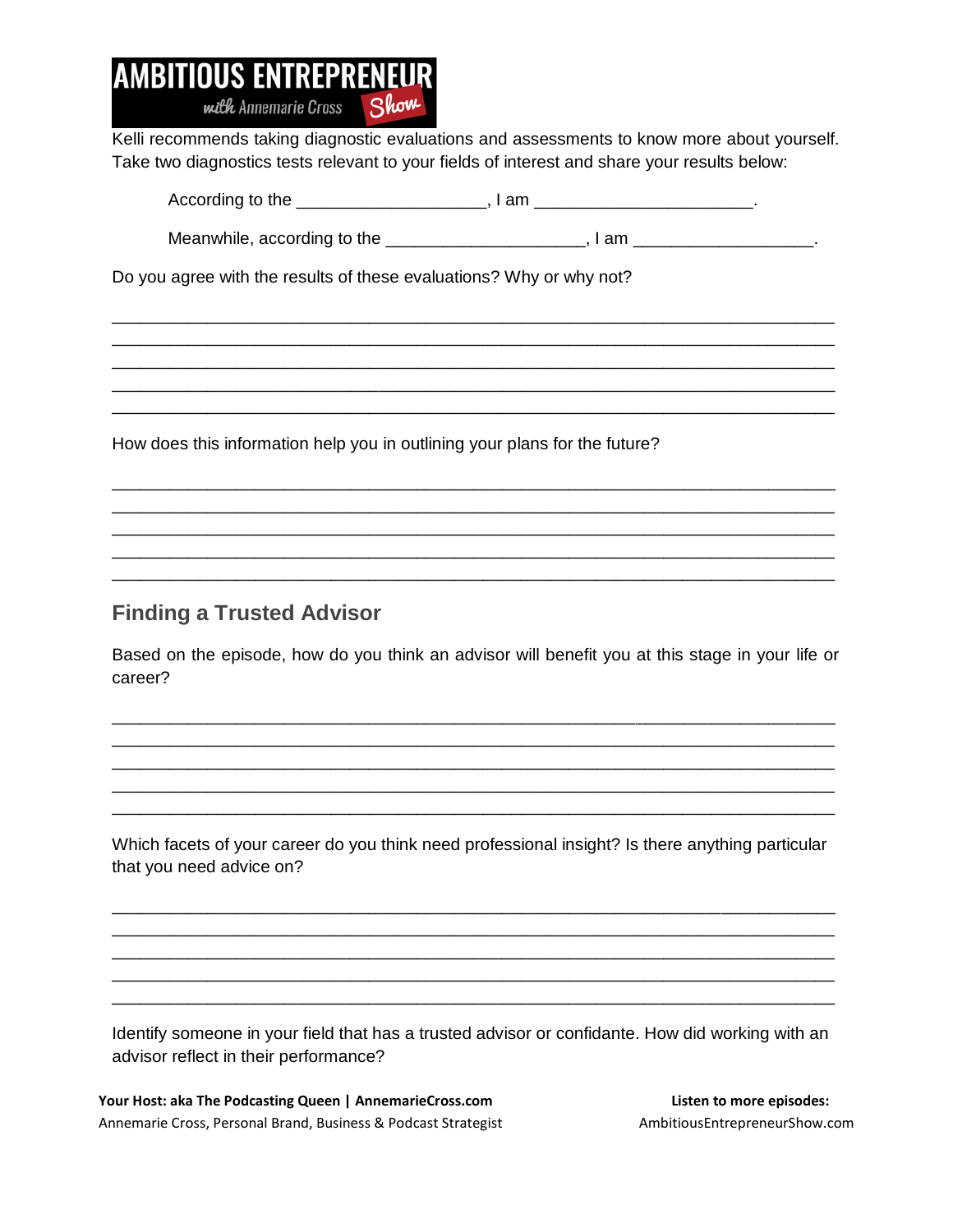### **AMBITIOUS ENTREPREI** with Annemarie Cross \_\_\_\_\_\_\_\_\_\_\_\_\_\_\_\_\_\_\_\_\_\_\_\_\_\_\_\_\_\_\_\_\_\_\_\_\_\_\_\_\_\_\_\_\_\_\_\_\_\_\_\_\_\_\_\_\_\_\_\_\_\_\_\_\_\_\_\_\_\_\_\_\_\_\_\_ \_\_\_\_\_\_\_\_\_\_\_\_\_\_\_\_\_\_\_\_\_\_\_\_\_\_\_\_\_\_\_\_\_\_\_\_\_\_\_\_\_\_\_\_\_\_\_\_\_\_\_\_\_\_\_\_\_\_\_\_\_\_\_\_\_\_\_\_\_\_\_\_\_\_\_\_ \_\_\_\_\_\_\_\_\_\_\_\_\_\_\_\_\_\_\_\_\_\_\_\_\_\_\_\_\_\_\_\_\_\_\_\_\_\_\_\_\_\_\_\_\_\_\_\_\_\_\_\_\_\_\_\_\_\_\_\_\_\_\_\_\_\_\_\_\_\_\_\_\_\_\_\_ \_\_\_\_\_\_\_\_\_\_\_\_\_\_\_\_\_\_\_\_\_\_\_\_\_\_\_\_\_\_\_\_\_\_\_\_\_\_\_\_\_\_\_\_\_\_\_\_\_\_\_\_\_\_\_\_\_\_\_\_\_\_\_\_\_\_\_\_\_\_\_\_\_\_\_\_ \_\_\_\_\_\_\_\_\_\_\_\_\_\_\_\_\_\_\_\_\_\_\_\_\_\_\_\_\_\_\_\_\_\_\_\_\_\_\_\_\_\_\_\_\_\_\_\_\_\_\_\_\_\_\_\_\_\_\_\_\_\_\_\_\_\_\_\_\_\_\_\_\_\_\_\_

Make up an initial list of advisors who may be able to help you in your journey. Ask for referrals from your friends or look through professional circles in your field.

- 1. \_\_\_\_\_\_\_\_\_\_\_\_\_\_\_\_\_\_\_\_\_\_\_\_\_\_
- 2. \_\_\_\_\_\_\_\_\_\_\_\_\_\_\_\_\_\_\_\_\_\_\_\_\_\_ 3. \_\_\_\_\_\_\_\_\_\_\_\_\_\_\_\_\_\_\_\_\_\_\_\_\_\_
- 4. \_\_\_\_\_\_\_\_\_\_\_\_\_\_\_\_\_\_\_\_\_\_\_\_\_\_
- 5. \_\_\_\_\_\_\_\_\_\_\_\_\_\_\_\_\_\_\_\_\_\_\_\_\_\_

Recall the most important qualities of an advisor, according to Kelli. List them down below.

- \_\_\_\_\_\_\_\_\_\_\_\_\_\_\_\_\_\_\_\_\_\_\_\_\_\_
- \_\_\_\_\_\_\_\_\_\_\_\_\_\_\_\_\_\_\_\_\_\_\_\_\_\_ ● \_\_\_\_\_\_\_\_\_\_\_\_\_\_\_\_\_\_\_\_\_\_\_\_\_\_

Compare the qualities you wrote above to your initial list of possible advisors. Do all of them reflect these characteristics? Which one does so the best?

● \_\_\_\_\_\_\_\_\_\_\_\_\_\_\_\_\_\_\_\_\_\_\_\_\_\_

### **Acting on Your Vision**

Try to differentiate the trends in your field through the years. What were the past trends and practices? Which ones are currently peaking, and which ones are still emerging?

| <b>Past Trends</b> | <b>Current Trends</b> | <b>Emerging Trends</b> |
|--------------------|-----------------------|------------------------|
|--------------------|-----------------------|------------------------|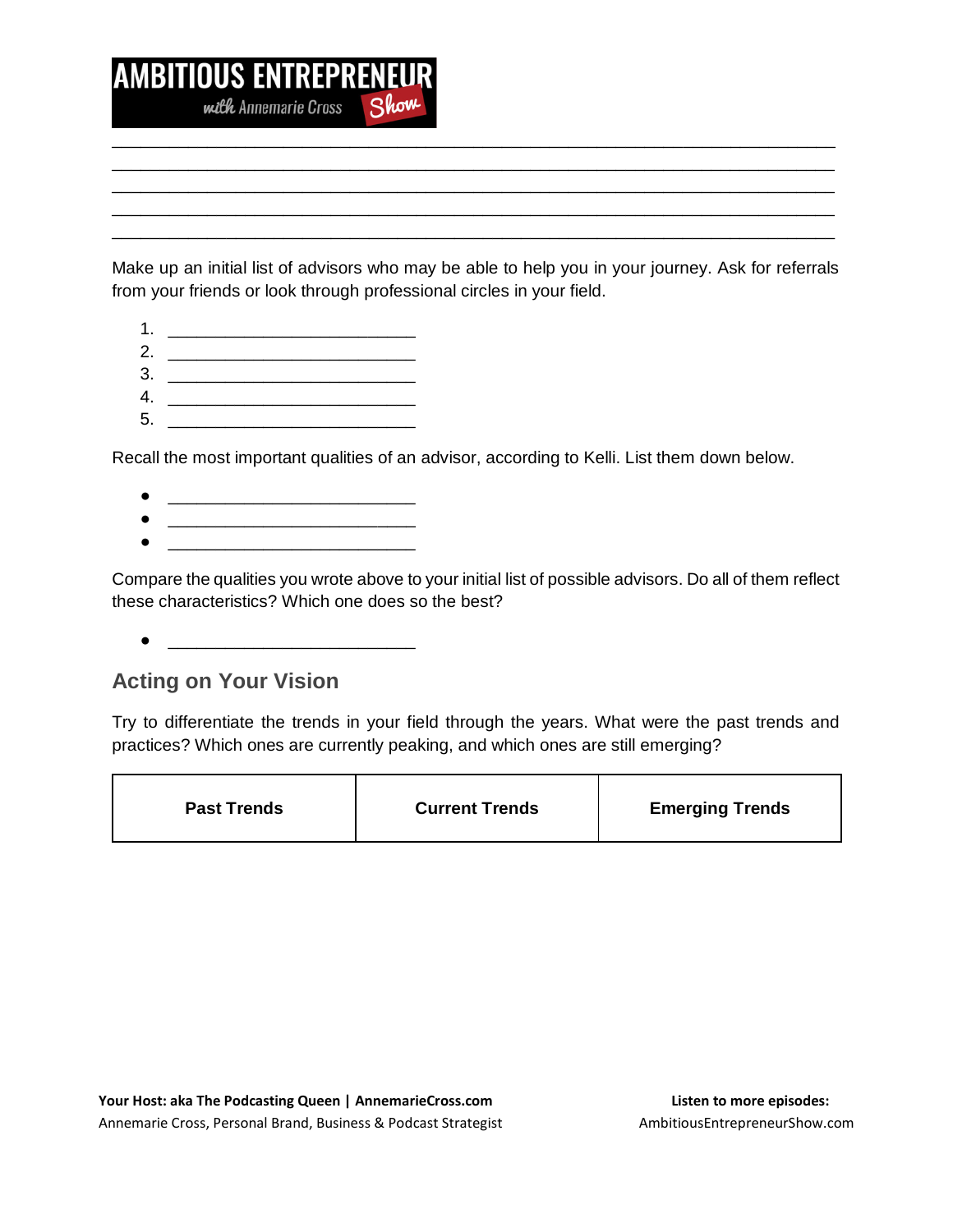**AMBITIOUS ENTREPREI** with Annemarie Cross

We've all shelved ideas for our jobs or businesses. However, Kelli says some ideas simply need to be executed at the right time.

Which past ideas of yours do you think will do well today?

- \_\_\_\_\_\_\_\_\_\_\_\_\_\_\_\_\_\_\_\_\_\_\_\_\_\_\_\_\_\_\_\_\_\_\_\_\_\_\_\_\_\_\_\_\_\_\_\_\_\_
- \_\_\_\_\_\_\_\_\_\_\_\_\_\_\_\_\_\_\_\_\_\_\_\_\_\_\_\_\_\_\_\_\_\_\_\_\_\_\_\_\_\_\_\_\_\_\_\_\_\_ ● \_\_\_\_\_\_\_\_\_\_\_\_\_\_\_\_\_\_\_\_\_\_\_\_\_\_\_\_\_\_\_\_\_\_\_\_\_\_\_\_\_\_\_\_\_\_\_\_\_\_

What are the risks you will be undertaking if you choose to launch these ideas? What are the steps you can take to mitigate them?

\_\_\_\_\_\_\_\_\_\_\_\_\_\_\_\_\_\_\_\_\_\_\_\_\_\_\_\_\_\_\_\_\_\_\_\_\_\_\_\_\_\_\_\_\_\_\_\_\_\_\_\_\_\_\_\_\_\_\_\_\_\_\_\_\_\_\_\_\_\_\_\_\_\_\_\_ \_\_\_\_\_\_\_\_\_\_\_\_\_\_\_\_\_\_\_\_\_\_\_\_\_\_\_\_\_\_\_\_\_\_\_\_\_\_\_\_\_\_\_\_\_\_\_\_\_\_\_\_\_\_\_\_\_\_\_\_\_\_\_\_\_\_\_\_\_\_\_\_\_\_\_\_ \_\_\_\_\_\_\_\_\_\_\_\_\_\_\_\_\_\_\_\_\_\_\_\_\_\_\_\_\_\_\_\_\_\_\_\_\_\_\_\_\_\_\_\_\_\_\_\_\_\_\_\_\_\_\_\_\_\_\_\_\_\_\_\_\_\_\_\_\_\_\_\_\_\_\_\_ \_\_\_\_\_\_\_\_\_\_\_\_\_\_\_\_\_\_\_\_\_\_\_\_\_\_\_\_\_\_\_\_\_\_\_\_\_\_\_\_\_\_\_\_\_\_\_\_\_\_\_\_\_\_\_\_\_\_\_\_\_\_\_\_\_\_\_\_\_\_\_\_\_\_\_\_ \_\_\_\_\_\_\_\_\_\_\_\_\_\_\_\_\_\_\_\_\_\_\_\_\_\_\_\_\_\_\_\_\_\_\_\_\_\_\_\_\_\_\_\_\_\_\_\_\_\_\_\_\_\_\_\_\_\_\_\_\_\_\_\_\_\_\_\_\_\_\_\_\_\_\_\_

# **What You'll Learn From The Activity**

This activity tackles the different techniques and steps you can undertake to reinvent and innovate your career or business. What seems like a failure to you now is sometimes actually a wake-up call for you to start shifting gears.

First, you'll complete an exercise designed to identify and build on your strengths. As Kelli emphasised, feedback is crucial to improvement. So is knowing yourself and your strengths. Asking your circle for their input and taking advantage of diagnostic evaluations may be what you need to discover your potential.

**Your Host: aka The Podcasting Queen | AnnemarieCross.com** Annemarie Cross, Personal Brand, Business & Podcast Strategist AmbitiousEntrepreneurShow.com

 **Listen to more episodes:**